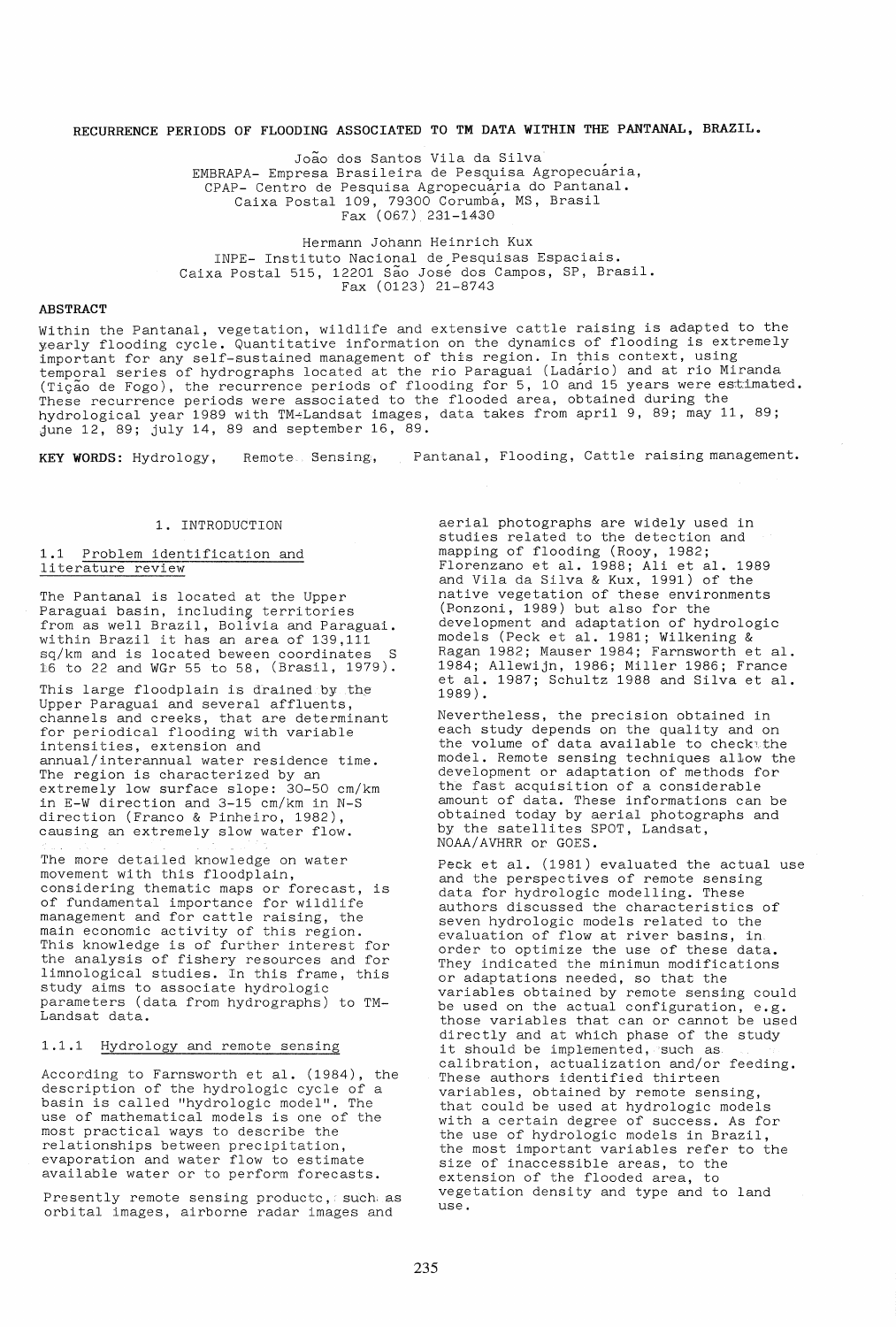Wilkening & Ragan (1982) came up with a model to use soil moisture close to surface, using remote sensing techiniques. They performed several numerical experiments using Richards equations for a set of conditions that would occur at hydrographic basins, in order to develop functional relationships that describe the temporal infiltration rate as a function of soil type and of the initial moisture conditions.

Mauser (1984) estimated the peak floods within a river basin in SW Germany, based on a hydrographic unit. Besides the basic hydrologic parameters, the model requires an input of other parameters obtained by a geographic data base originated from remote sensing, such as basin area, land use, soil types and slope. The flood recurrence periods were calculated by the Lognormal and Pearson distribution methods for 2, 5, 10, 50 and 100 years.

Another fundamental parameter for the application of hydrologic models at river basins, is the drainage net (hierarchy of fluvial channels and drainage density). France et al. (1987) evaluated TM and MSS images as well as aerial photographs at 1:50,000 to map the drainage net. The TM data was efficient to define the drainage net and very precise to delineate the form of basins and to estimate its'area, mainly at small basins. With this sensor information on the size of lakes (until 0,6ha small) and of creeks down to 3-5m large were obtained.

Schultz (1988) elaborated a detailed review on the use of remote sensing to hydrology. The main sensor platforms and systems relevant to hydrology were discussed and how these data are used for the analysis of the hydrologic mathematical models as both an "input" as also an estimate of model parameters. Furthermore, in this work the future applications of remote sensing data to hydrology are evaluated, referring specially to evapotranspiration, soil moisture, rain, surface waters, snow and ice, sedimentation and water quality.

Silva et al. (1989) analyzed the potential use of TM and MSS images to obtain parameters to calibrate a hydrologic mathematical model of a floodplain. They concluded that, using these images, one can delineate precisely the main river channels, the secondary channels derived from the main one, the size of the water surface as well as the occurrence of two consective flood peaks.

1.1.2 Flood forecast There are several hydrological methods to estimate floods along water courses. The results from these methods are mostly acceptable, depending always on the correct application of the results obtained (Pinto et a1. 1976).

In fact the flood forecast is performed by the calculation of a flood for a certain area/river basin by extrapolation of historical data during more critical conditions. So, for instance, one could consider the calculation of the probable maximum flood to happen or to be

superadded at least once every 20 years. This determination can be done by the calculus of the recurrence period for this given flood.

1.1.3 The recurrence period (Tr) The recurrence period of any event is defined as the average time, in years, that this event will be equalled or superadded at least once (Vilella & Mattos, 1975). If P is the probability that this event occurs or that it is superadded at any year, then we have the relation  $Tr = 1/P$ . Assuming the probability of non-occurence, the relation is  $p = 1-P$ .

According to Vilella & Mattos (1975), among the several existing methods to estimate P (normal curve, Foster. Gumbel and Fuller), one cannot select the best one. Nevertheless, Gumbel's method is considered as conceptually one of the most precise ones.

1.1.4 Gumbels' Method A detailed description of Gumbels' method is found in Vilella & Mattos (1975) and Pinto et al. (1976). The extreme values considered at this method, refer to maxima of the hydrographs considered.

|  | Gumbel demonstrated that |       |
|--|--------------------------|-------|
|  | $-v$                     |       |
|  | $-A$                     |       |
|  | $P = 1 - e$              | (2.1) |
|  |                          |       |

where P is the probability of maximum height of the hydrograph (H) of any year, to be higher or similar to  $H_i$ <br>e = 2,7128... Y is the reduced variable given by:

$$
y = (H - Hf) * (Sm / Sh)
$$
 (2.2)

To calculate Hf (mode of extreme values) one uses:

$$
Hf = Hm - Sh * (ym/Sm), \t(2.3)
$$

where Hm and Sh are respectively the average and standard variation of N maximum values of hydrographs, and ym and Sm are the average and the standard variation of variable y.

The recurrence period is:

 $Tr = 1/P$  (2.4)

## 2. DESCRIPTION ON THE TEST-SITE

The test-site selected to perform this study is located at the southern Pantanal (Fig. 1) in the area around "Fazenda Acurizal", a huge (203,828ha) ranch for extensive cattle raising.

The inundation cycle within this region is highly complex because the fluvial overflow is caused by several rivers (Adamoli & Azevedo, 1983), besides the influence of orographic precipitation at the western slopes of Serra da Bodoquena (Vila da Silva, 1991). The inundation in this area is due to the overflow of rivers Taquari, Negro, Miranda, Vermelho, Aquidauana and Paraguai. The peaks of flooding from both Aquidauana and Miranda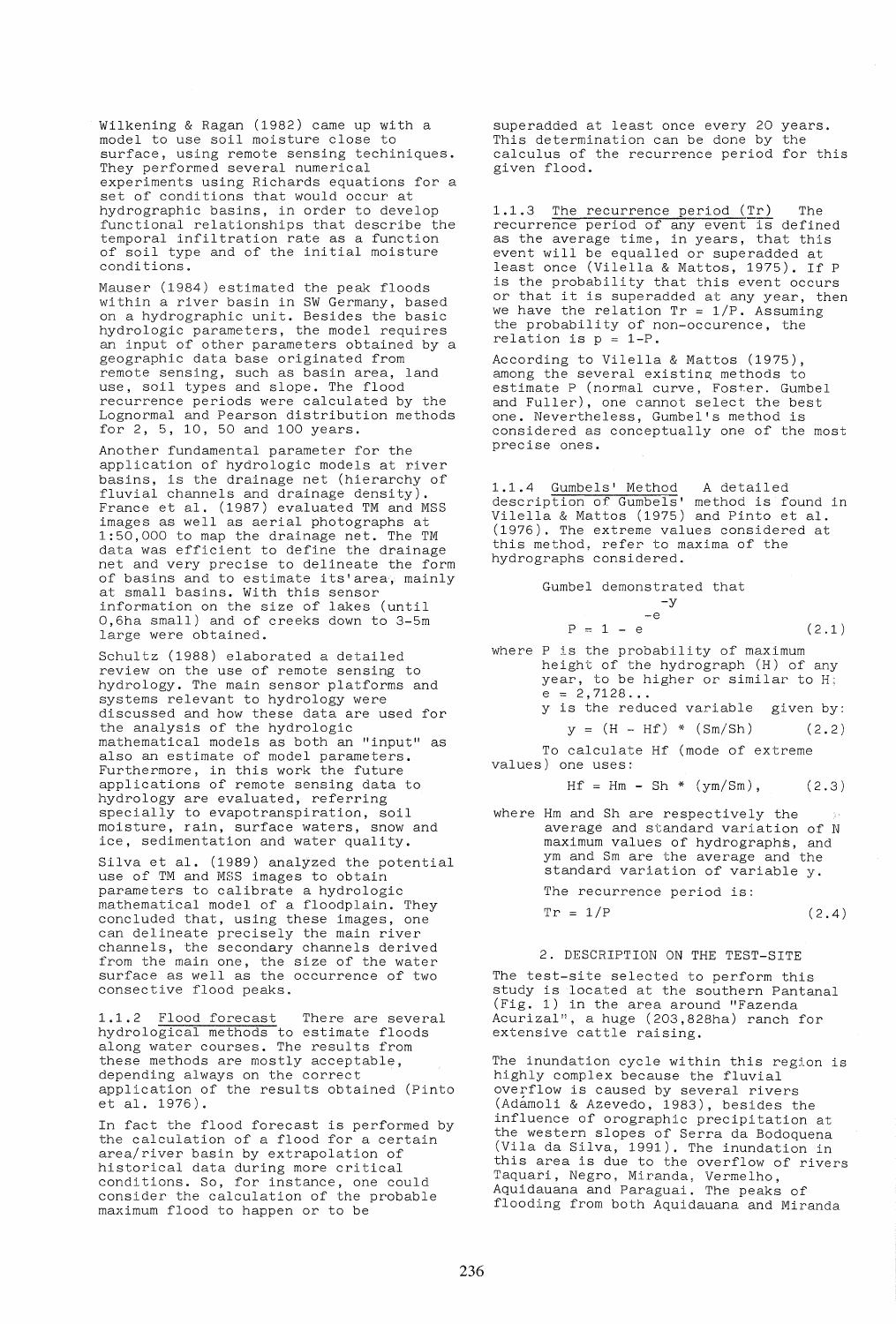during januray/february, whereas the Taquari, Vermelho and Negro, with its'flood season between january and march have their peak in february. The Paraguai, after receiving the contribution of its' tributaries within brazilian territory, presents two flood cycles in Ladario and .<br>Porto Esperança: the first, influenced by the Aquidauana, Miranda, Negro, Vermelho and Taquari, with inundations during february/march, and the second, that is the main one, with the contribution of the affluents from its'upper basin during the april/june timespan.

The vegetation formations occuring in this area were defined, afeter Boock et al. (1988), following a definition of structural categories, adapted from Eiten (1968), as follows: open woods ("Paratudal" and "Carandazal") , dense woods ("Mata" and "Caapao"), open bush  $("Canjugueiral")$ , dense buch ("Espinheiral") and meadows of grass and herbs ("Campo"). The names between parentheses are the regional designations for these vegetation units.



Fig.  $1$  - Geographic localization and drainage network of study area.

#### 3. MATERIALS AND METHODS

# 3.1 Materials

Five Landsat-TM datasets, referring to five dates during the hydrologic year 1989 (october '88 to september'89), B & W paper prints, band 4, scale 1: 100, 000, UTM projection, were obtained from the area of interest (orbit/point: 226/74A).

One of the major problems to this type of study was the acquisition of cloud-free images, since the floods coincide with the rainy season.

Further materials used were: 35mm aerial photographs obtained during field campaigns, topographic maps at 1:100,000 that were used as a cartographic base and data from hydrographs. The hydrographic data refer to temporal series of water height measurements at the hydrographic stations of Ladario (rio Paraguai) and Tição de Fogo (rio Miranda) with respectively 92 and 17 years of observations.

## 3.2 Methodology

In order to perform this study, both remote sensing (digital and visual image interpretaticin) and field work techniques were used. The cartographic and thematic products were processed using specific algorithms implemented at INPEs' Geographic Informations System.

The Thematic Mapper band 4 was used to delineate the flooded area due to the high separability between vegetation and water at this spectral band, since vegetation reflects much energy at this wavelenght, whereas water absorbs it. Even so, this separability is quite difficult due to the different 'densities of vegetation cover, where the radiation does not reach the bottom .

During the hydrologic years 1989 to 1991, 22 campaigns were performed at the test site using as well motorboat, jeep and aircraft.

The visual image interpretation to obtain the thematic classes "inundated" and "dry" areas was carried out taking -into account the patterns of tone, form and texture at the different environments for the analysed time. This interpretation is based on studies by Philipson & Hafker<br>(1981), Roy (1982), Novo et al. (1982), (1981), Roy (1982), Novo et ale (1982), Novo & Santos (1982), Pinto & Niero (1985), Pinto et al. (1985), Florenzano et al, (1988) e Ponzoni et al. (1989).

The estimatte of flood recurrence periods was made using Gumbels' methods. Due to non-availability of flow data the flood height was used as the parameter to be evaluated. Besides the calculation of recurrence periods using the annual maxima values, as proposed by this method, the monthly recurrence periods were estimated, using monthly maxima.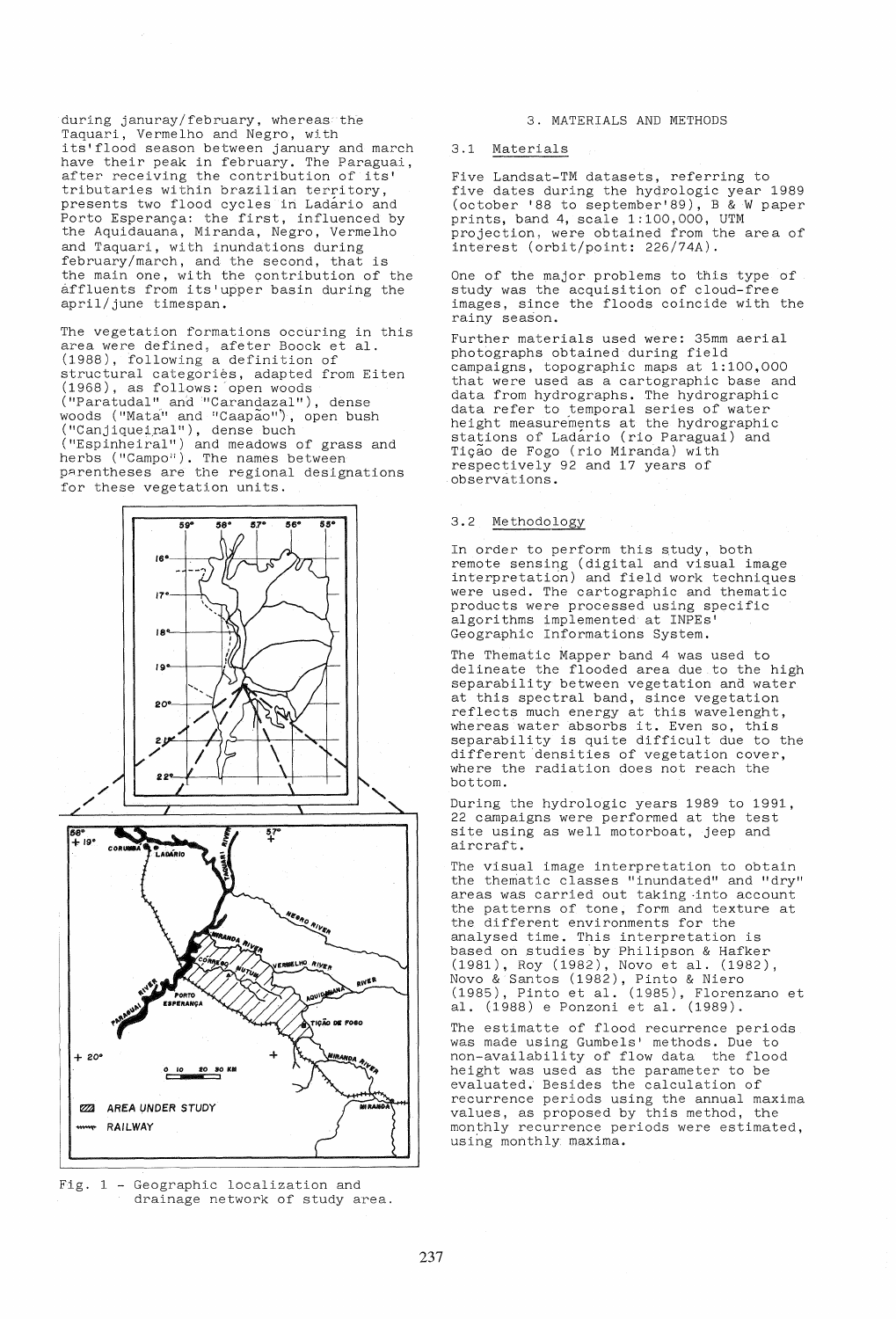# **4.** RESULTS AND DISCUSSION

#### 4.1 Digitization and calculations of flooded areas

The existing cartographic bases as well as the thematic informations obtained by visual interpretation, were inserted in a GIS, via digitizing table, for further manipulation.

Afterwards the thamatic map was rasterized, i.e. the poligonal thematic informations were transformed in thematic images, each with 30m spatial resolution. Indges, each with component resolution. area calculation. Table 1 shows the calculated area of the themes for each month of the period analysed

#### TABLE 1 - AREA (in ha) OF FLOODED AND DRY SECTIONS, OBTAINED BY GIS, DURING 5 MONTHS IN 1989.

| Themes                                   |     |      | May June July August September |      |     |
|------------------------------------------|-----|------|--------------------------------|------|-----|
| Flooded 147120 134445 118492 68153 23070 |     |      |                                |      |     |
| Dry 56708 69383 85336 135675 180758      |     |      |                                |      |     |
| Total 203828 203828 203828 203828 203828 |     |      |                                |      |     |
| % flooded 72                             |     | - 66 | 5 <sup>5</sup>                 | - 33 | 11  |
| Nr.of                                    |     |      |                                |      |     |
| Poligons                                 | 779 | 1089 | 922                            | 596  | 857 |
|                                          |     |      |                                |      |     |

# 4.2 Recurrence period of inundations associated to the extent of flooded area

Gumbels'Method was used to calculate the recurrence period of inundations for the hydrographic stations of TiQao de Fogo (Tfg) and Ladario (Lad). The results, listed at Table 2, refer to the estimates of recurrence periods, in years.

|  |  | TABLE 2 - RECURRENCE PERIOD (Tr) IN YEARS |  |  |
|--|--|-------------------------------------------|--|--|
|  |  | OF INUNDATIONS.                           |  |  |

| Time Hm | Sh . | N | Hf | Tr from H occur  |
|---------|------|---|----|------------------|
|         |      |   |    | or be superadded |
|         |      |   |    | 5 10 20          |

Miranda River at Tição de Fogo

| April  | 430 | 62 | 18 | 400 | 487 | 530 | 572 |
|--------|-----|----|----|-----|-----|-----|-----|
| May    | 415 | 54 | 17 | 388 | 464 | 503 | 539 |
| June   | 358 | 90 | 18 | 314 | 441 | 505 | 566 |
| Julv   | 325 | 89 | 19 | 282 | 408 | 471 | 531 |
| Sept.  | 271 | 96 | 18 | 224 | 360 | 429 | 494 |
| Annual | 474 | 17 | 20 | 466 | 490 | 502 | 514 |

## Paraguai River at Ladario

| April  | 359 | 155  | 92  | 287    | 480 | 577. | 614 |  |
|--------|-----|------|-----|--------|-----|------|-----|--|
| May    | 397 | 154  | 92. | 325    | 517 | 613  | 705 |  |
| June   | 405 | 146  | 92. | -337   | 518 | 609  | 696 |  |
| Julv   | 389 | 1.41 |     | 92 324 | 499 | 587  | 671 |  |
| Sept.  | 290 | 149  | 92. | 220    | 406 | 499  | 588 |  |
| Annual | 421 | 147  | 92. | 352    | 535 | 626  | 714 |  |

 $H =$  maximum expected height of hydrograph;  $Hm = average$ ; Sh = standard deviation; Hf = mode; N = number of observations. **------------------------------------------**

Comparing the probable height of hydrographs expected for TFg and Lad, one can observed that, since there is only a short time series of data availabrem the model did not show coherent results, due to the high variability of hydrograph height values for the months analysed. The variability was estimated by the standard deviation.

So for instance one expects that, for a period of 10 years, the hydrograph at this station would attain, during the month of april and wi th 90% of probabili ty, a maxima of 530cm height. This is unlikely to happen, because, for these same conditions, the probable annual height is 502cm.

As for the Ladario station, with 92 years of observation data, the model showed higher consistency. At Table 2 one can observe the small variability among the estimates of standard deviation. Nevertheless, when the variation coefficient is high, such as in september (51%), the expected height of the hydrograph deviates considerably from the reality.

If one is interested on the estimation of other inundation recurrence periods, for each on of the times presented at Table 2, one should use figures 2 and 3 for the case of Tição de Fogo and Ladario hydrographic stations respectively. At these figures, two parameters wer plotted: the reduced variable (y) against the recurrence period (Tr) in years, using Gumbels'form.



Fig. 2 - Inundation recurrence periods for the rio Miranda at Tição de Fogo.

Taking into account the. high correlation among the height of the hydrographs of rio Miranda at TFg and rio Paraguai at Ladario, with the inundated area of the floodplain, evaluated by Vila da Silva (1991), it is feasible to associate the extent of the inundated areas with the estimated recurrence periods for these rivers. Table 3 presents these estimates.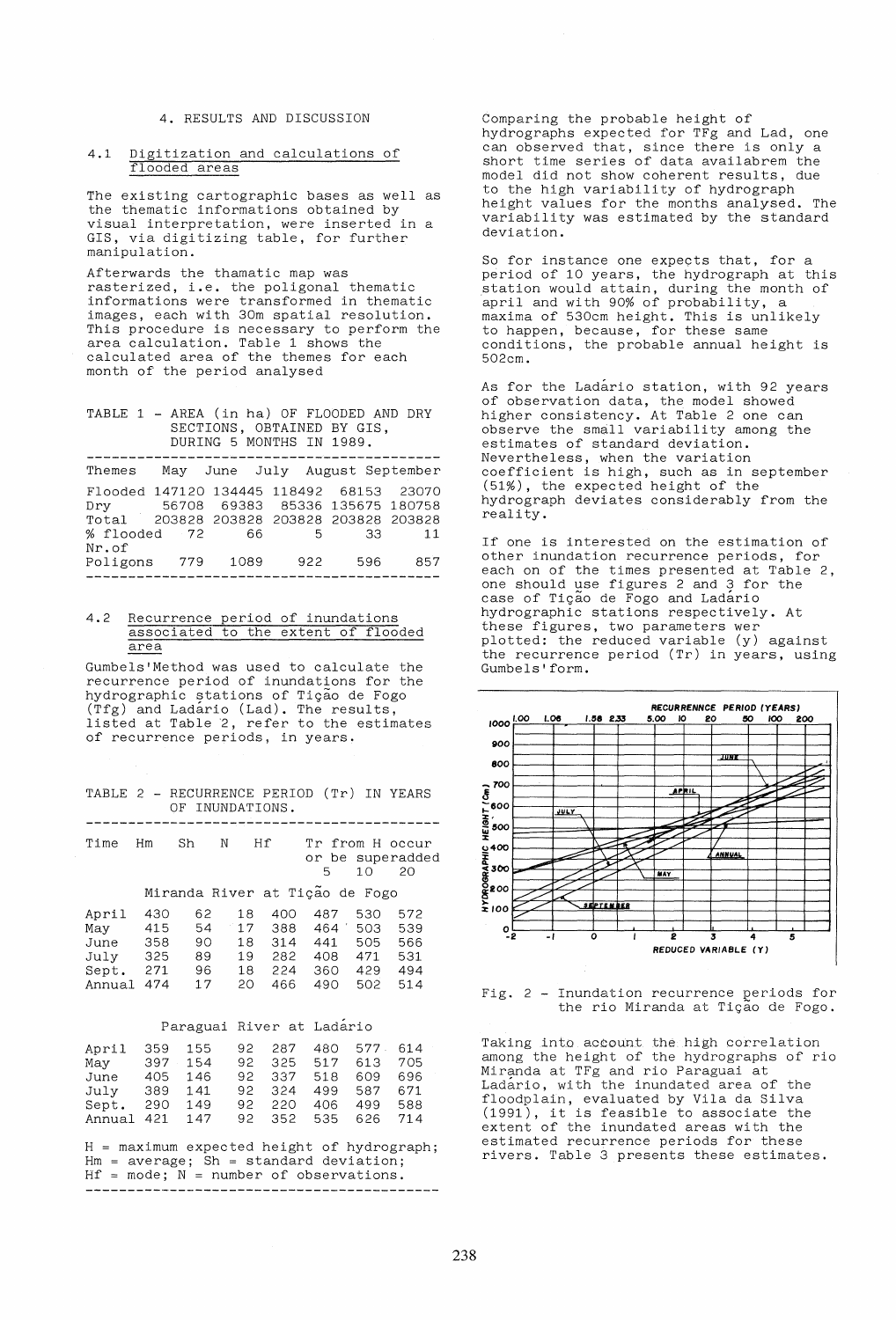

Fig. 3 - Inundation recurrence periods for the rio Paraguai at Ladario.

Considering for instance the month of april for such as evaluation - taking into account that both rivers were overflowing in april'89 - one can observe at Table 3 that, for Tição de Fogo in the coming 4 years, the river would attain the level of 458cm, at least once, with a chance of 75%.

TABLE 3 - INUNDATED AREA (ha) ASSOCIATED TO RECURRENCE PERIODS (Tr) IN YEARS AND PROBABILITY (P) OF INUNDATION.

|                                           | Area (ha) Height (H)                         | cm                              |                                 | Tr from H to<br>occur or to          | be superadded                        |
|-------------------------------------------|----------------------------------------------|---------------------------------|---------------------------------|--------------------------------------|--------------------------------------|
| TIME                                      |                                              | TFg                             | Lad                             | TFg                                  | Lad                                  |
| April<br>Mav<br>June<br>July<br>September | 147120<br>134445<br>118492<br>68153<br>23070 | 458<br>405<br>264<br>240<br>237 | 578<br>611<br>592<br>532<br>414 | 4,00<br>1.94<br>1,00<br>1,00<br>1,74 | 7,47<br>7,43<br>6,97<br>5,89<br>5,24 |

For the Ladario hydrografic station, the probability of height 578cm to be attained at least once in 7,47 years is of 87%. Extrapolating this relation to the values of inundated areas, obtained by satallite image, one can conclude, taking into account these conditions, that in the coming 4 years, there is a probability between 75-87%, that those 147120ha of land would be inundated, at least once, during the month of april.

## 5. FINAL REMARKS

The association of the probability of inundation occurrance with the calculus of inundated areas based on TM imagery, give the ranchers previous informations on: chances thar this farm wiil be inundated, where and how many land (in ha) will be inundated. Being so, the concrete information that can be delivered to the landwners by this study is to give them an idea on the risks of investment at

certain sections of his property.

Since the Pantanal is a region subject to annual inundations, its'plants are adapted to the strongly water fluctuation. This characteristic of vegetation, strongly reduces the possibilities for the interpretation of these areas in terms of water stress or plant death. It is expected to find other descriptive characteristics for the water/vegetation interface of this region, by using radar images from the recently-launched ESA/ERS-1 satellite systen.

All the informations obtained by this study are being integrated with informations on soils and on the quality of native pasture from this region. This will be hopefully a contribution to the improvement of cattle raising management within the Pantanal.

## 6. REFERENCES

- Adámoli, J.; Azevedo, L.G. de. 1982. 0 Pantanal da Fazenda Bodoquena: as inundações e o manejo de gado. Brasília, Fazenda Bodoquena, 35p.
- Ali, A.; Quadir, D.A.; Huh, O.K. 1989. Study of river flood hydrology in Bangladesh with AVHRR data. International Journal of Remote Sensing, 10(12):1873-1891.
- Allewijn, R. 1986. A methodology for integration sattelite imagery and field observations for hydrological regionalisation in Alpirie catchments. In: Remote Sensing for Resources Development and Environmental Management, 7, ISPRS Commission VII Symposium. Ensched, 1986. Proceedings. v.2. M.C.J. Damen & Others, (Bolkemo). p.693-697.
- Boock., A.; Araujo, M.R.; Pott, A.; Pessoti, J.E.; Silva, M.P. da, Pott, V.J.; Souza, O.C. [1988]. Estratégia de ocupação e uso das pastagens nativas do Pantanal do Nabileque em Mato Grosso do Sui [Campo Grande].
- Brasil. Ministerio do Interior. 1979. Estudo do Desenvolvimento Integrado da Bacia do Alto Paraguai; Relatorio da ls fase: Descri9ao fisica e recursos naturais. Brasilia, EDIBAP/SUDECO, t 2, 235p.
- Eiten, G. 1968. Vegetation forms: a classification of stands vegetation based on structure, growt form of the componentes and vegetative periodicity. Boletim do Instituto de Botânica (São Paulo), (4):1-67.
- Farnsworth, A.R.K.; Barret, E.C.; Dhanju, M.S. 1984. Application of remote sensing to hydrology including ground water. Paris, UNESCO, 122p. (Technical Documents in Hydrology).
- Flôrenzano, T.G.; Pinto, S. dos A.F.;<br>Valério Filho, M.: Novo, E.M.L.M.: Kux. Valério Filho, M.; Novo, E.M.L.M.; Kux, H.J.H. 1988. Utilização de dados TM-Landsat para 0 mapeamento de areas submetidas a inundação na bacia do Rio Parnaiba. Sao Jose dos Campos, INPE, 60p. (INPE-4570-RPE/566).